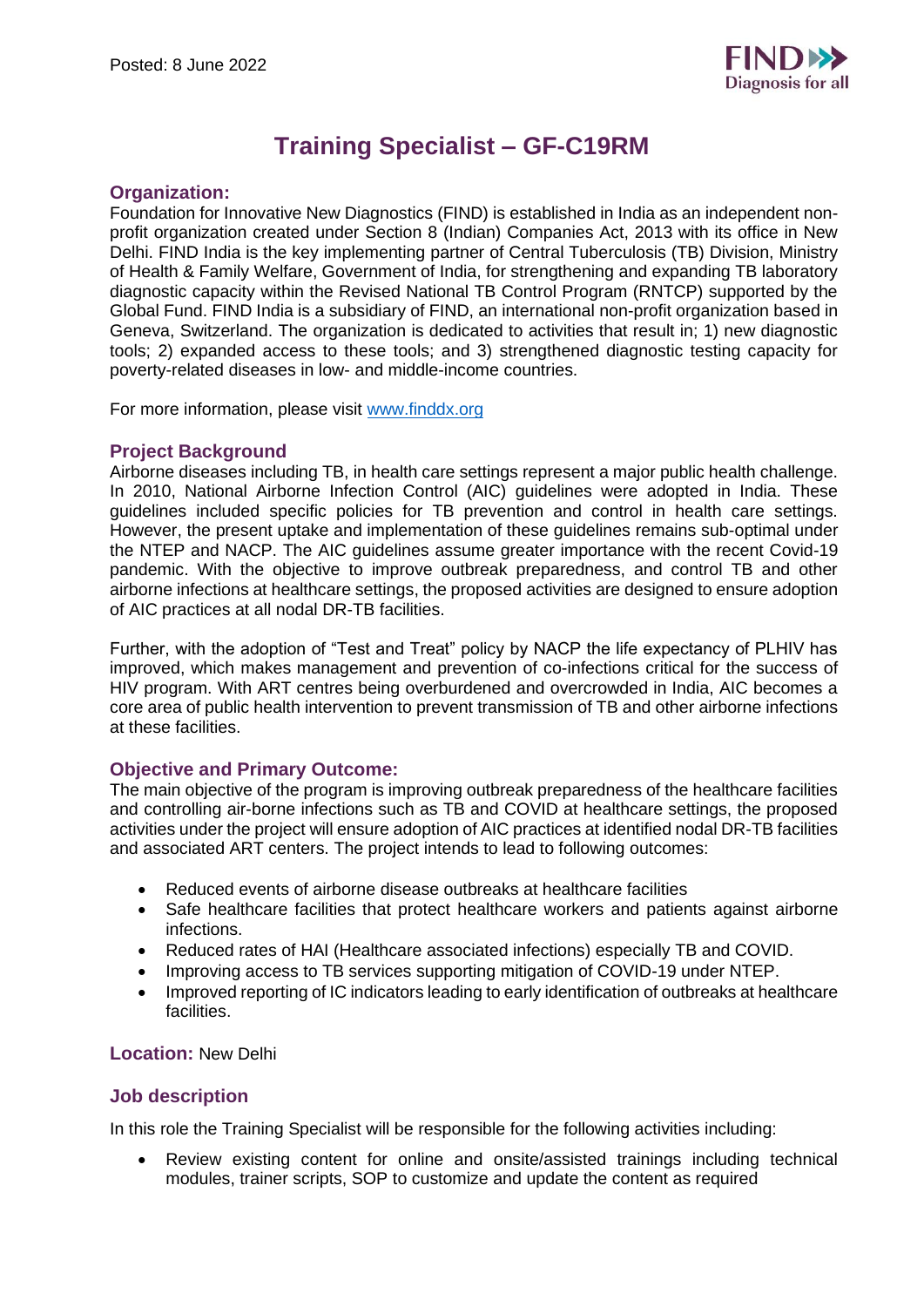

- Create (along with the Team Lead) a training calendar and ensure adherence of trainings as per schedule with modifications/course-corrections as required, in discussion with donor and states
- Create new content and modules for trainings as required, in collaboration with the project team
- Coordinate (along with the Regional Technical Specialist) with identified sites Nodal DRTB centers and ART centers (as applicable) and identify participants for trainings and capacity building
- Communicate and coordinate with site and project team to organize and coordinate regional trainings, workshops and dissemination meetings
- Coordinate with the Regional Technical Specialists to organize on-site/assisted trainings in coordination with the experts/resource persons, identified labs and other stakeholders
- Ensure that the project capacity building activities are conducted as per the workplan
- Compilation and analysis of data related to various trainings and support the preparation of the periodic reports
- Ensure that the activities are conducted
- Any other task assigned time to time

## **Experience and qualifications:**

- Ph.D. in Microbiology/Health systems/Public health/related subjects, with minimum 3 years of experience in public health programs (NTEP/NACP). **OR**
- M Sc. with specialization in Life sciences with minimum 5 years of experience of **leading trainings** under public health programs (NTEP/NACP)
- Diploma/Certificate course in public health, health systems, or related subjects will be preferred.
- **Prior experience of creating content and leading trainings** for lab personnel is strongly preferred
- Well familiar with TB/HIV public health programs in India
- Good coordination skills
- Good oral and written communication skills
- Strong team orientation
- Ability to work independently, with minimum handholding and supervision
- Computer knowledge (Microsoft Office Excel and Word)
- Energetic, resilient, and passionate
- Professional, mature, and confident.
- Willingness to travel if required and at short notice

# **Skills and Competencies:**

- Strong interpersonal, negotiation and influencing skills
- Proven analytical, problem solving and organisational skills
- Strong planning skills with the ability to handle multiple projects through to completion and to manage competing priorities

## **Nature of Appointment:**

The selected candidate shall be initially offered a fixed term employment contract till December 2023.

## **Compensation offered:**

The gross remuneration budgeted for the position shall be commensurate with the qualifications, experience, and organization parity.

# **Deadline to send your application:**